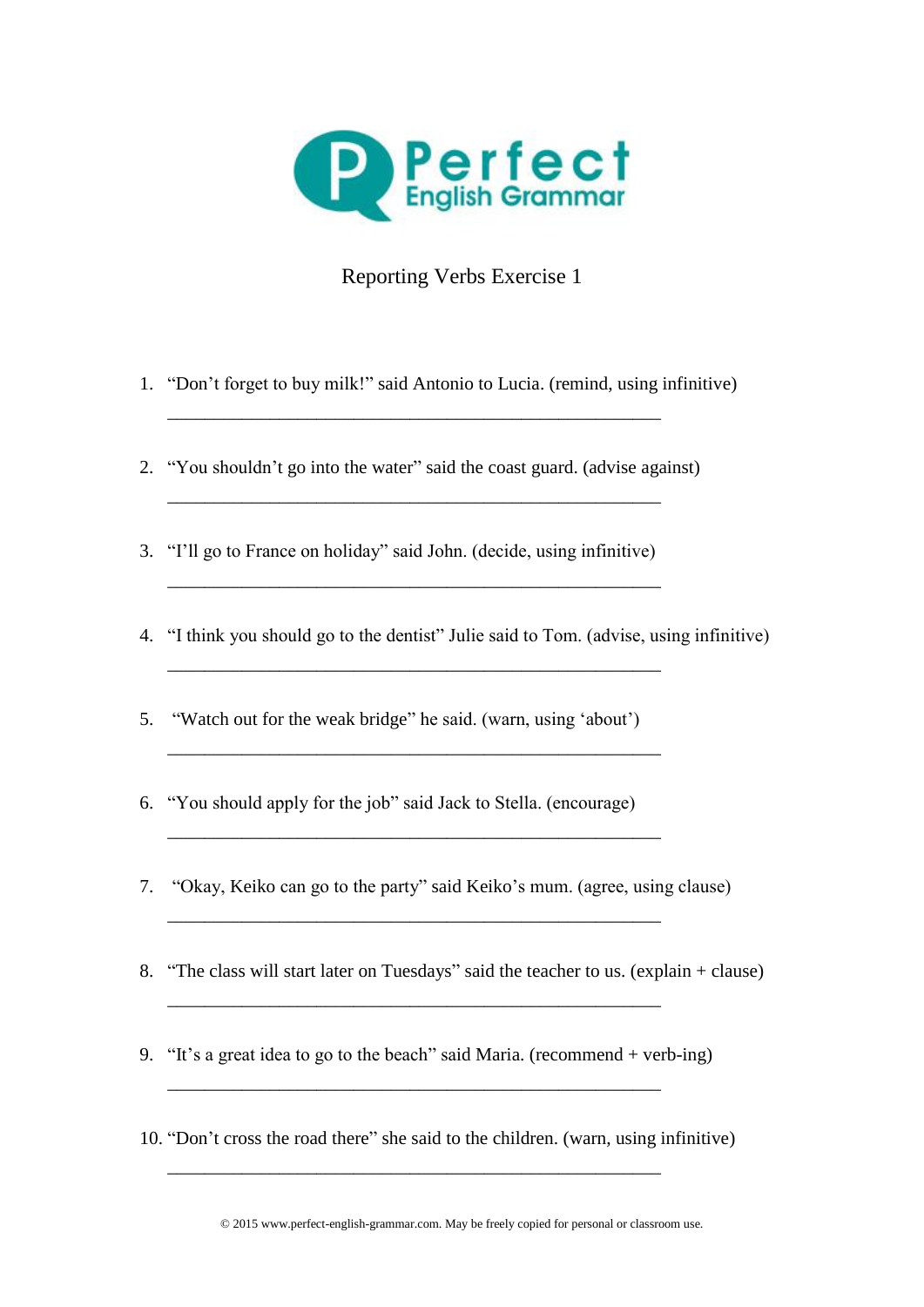## Reporting Verbs Exercise 1

- 11. "I'll make the coffee!" said David. (insist  $+$  on)
- 12. "I'll study really hard for the exam" said Luke. (promise  $+$  to  $+$  infinitive)

\_\_\_\_\_\_\_\_\_\_\_\_\_\_\_\_\_\_\_\_\_\_\_\_\_\_\_\_\_\_\_\_\_\_\_\_\_\_\_\_\_\_\_\_\_\_\_\_\_\_\_\_\_

\_\_\_\_\_\_\_\_\_\_\_\_\_\_\_\_\_\_\_\_\_\_\_\_\_\_\_\_\_\_\_\_\_\_\_\_\_\_\_\_\_\_\_\_\_\_\_\_\_\_\_\_\_

- 13. "This is where the station is" said Klara. (explain, using question word + clause)
- 14. "Right, let's buy the car in the morning!" we said. (agree + infinitive) \_\_\_\_\_\_\_\_\_\_\_\_\_\_\_\_\_\_\_\_\_\_\_\_\_\_\_\_\_\_\_\_\_\_\_\_\_\_\_\_\_\_\_\_\_\_\_\_\_\_\_\_\_

\_\_\_\_\_\_\_\_\_\_\_\_\_\_\_\_\_\_\_\_\_\_\_\_\_\_\_\_\_\_\_\_\_\_\_\_\_\_\_\_\_\_\_\_\_\_\_\_\_\_\_\_\_

- 15. "Don't forget that Lucy needs to go to the dentist" she said to me. (remind, using clause)
- 16. "How about having Indian food?" I said. (suggest, using verb-ing)

\_\_\_\_\_\_\_\_\_\_\_\_\_\_\_\_\_\_\_\_\_\_\_\_\_\_\_\_\_\_\_\_\_\_\_\_\_\_\_\_\_\_\_\_\_\_\_\_\_\_\_\_\_

\_\_\_\_\_\_\_\_\_\_\_\_\_\_\_\_\_\_\_\_\_\_\_\_\_\_\_\_\_\_\_\_\_\_\_\_\_\_\_\_\_\_\_\_\_\_\_\_\_\_\_\_\_

\_\_\_\_\_\_\_\_\_\_\_\_\_\_\_\_\_\_\_\_\_\_\_\_\_\_\_\_\_\_\_\_\_\_\_\_\_\_\_\_\_\_\_\_\_\_\_\_\_\_\_\_\_

\_\_\_\_\_\_\_\_\_\_\_\_\_\_\_\_\_\_\_\_\_\_\_\_\_\_\_\_\_\_\_\_\_\_\_\_\_\_\_\_\_\_\_\_\_\_\_\_\_\_\_\_\_

\_\_\_\_\_\_\_\_\_\_\_\_\_\_\_\_\_\_\_\_\_\_\_\_\_\_\_\_\_\_\_\_\_\_\_\_\_\_\_\_\_\_\_\_\_\_\_\_\_\_\_\_\_

\_\_\_\_\_\_\_\_\_\_\_\_\_\_\_\_\_\_\_\_\_\_\_\_\_\_\_\_\_\_\_\_\_\_\_\_\_\_\_\_\_\_\_\_\_\_\_\_\_\_\_\_\_

- 17. "I'll be early" I said to my mother. (promise + clause)
- 18. "I'm sorry I forgot your birthday" said Amanda to me. (apologise)
- 19. "I'll leave at six pm!" John said. (decide + clause)
- 20. "This is how we use the present perfect" said Amy. (explain + question word + infinitive)